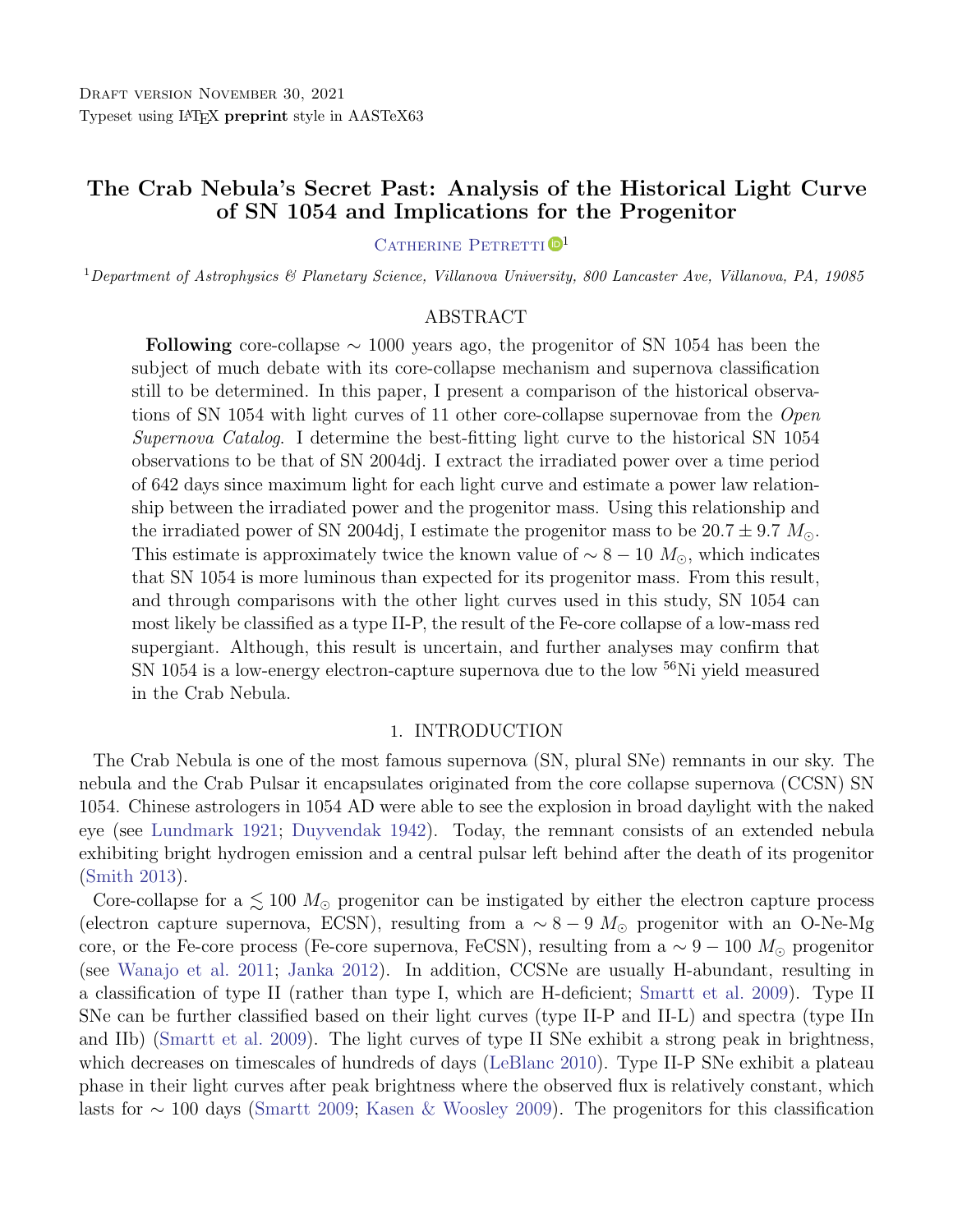#### 2 PETRETTI

are red supergiants with masses of  $\sim 8 - 16.5$  M<sub>⊙</sub> [Smartt et al.](#page-8-3) [\(2009\)](#page-8-3). Type II-L SNe, on the other hand, exhibit no plateau phase in their light curves. Instead, after reaching a maximum, the brightness decreases linearly with time [\(Kasen & Woosley](#page-7-2) [2009;](#page-7-2) [Smartt et al.](#page-8-3) [2009\)](#page-8-3). Type IIn SNe are classified based on strong narrow hydrogen emission lines in their spectra [\(Filippenko](#page-7-3) [1997;](#page-7-3) [Smartt](#page-8-5) [2009\)](#page-8-5). According to [Smartt](#page-8-5) [\(2009\)](#page-8-5), these strong emission lines suggest that the ejecta of the explosion interact strongly with circumstellar gas. One possibility for the progenitors of type IIn SNe is luminous blue variables, which eject matter sporadically into the surrounding medium. The high mass-loss rate of these stars could expel the high circumstellar gas density required to produce the observed spectra. Lastly, type IIb SNe begin with strong hydrogen lines in their spectra. The spectra evolve as the hydrogen lines become weaker and disappear while helium lines become stronger, resembling spectra much like those of type Ib SNe [\(Smartt](#page-8-5) [2009\)](#page-8-5).

It is widely accepted that SN 1054 was a type II SN (and therefore a CCSN) because of the bright hydrogen emission lines in the nebula's spectrum [\(Filippenko](#page-7-3) [1997\)](#page-7-3). The presence of the Crab Pulsar has also established SN 1054 as a CCSN since neutron stars originate from such events [\(Janka](#page-7-1) [2012;](#page-7-1) [Smith](#page-8-1) [2013\)](#page-8-1). However, despite ongoing observations and investigations which have lasted for nearly 1000 years, we have not yet been able to determine the core-collapse mechanism or the classification of SN 1054. Many of the observed properties of SN 1054 and the Crab Nebula have left astronomers uncertain about the natures of SN 1054 and its progenitor. For example, SN 1054 has a peak absolute magnitude of  $\sim$  −18 mag, which is much brighter than the typical peak magnitude of a CCSN (−15.6 mag) and implies a high-energy FeCSN [\(Shklovsky](#page-8-6) [1968;](#page-8-6) [Clark & Stephenson](#page-7-4) [1977\)](#page-7-4). However, the Crab Nebula has an observed kinetic energy of  $\sim 7 \times 10^{42}$  J, which is less than the canonical CCSN kinetic energy of  $\sim 10^{43} - 10^{44}$  J, implying a lower energy ECSN (see [Smartt](#page-8-5) [2009;](#page-8-5) [Smith](#page-8-1) [2013;](#page-8-1) [Martin et al.](#page-8-7) [2021,](#page-8-7) and references therein). These conflicting observations have resulted in different theories to explain the discrepancy.

There are two main models used to explain the peculiarities of SN 1054. The more traditional framework, proposed by [Chevalier](#page-7-5) [\(1977\)](#page-7-5), is an FeCSN model with 90% of its kinetic energy and most of its mass contained in a freely expanding, cold, neutral, outer envelope. However, this envelope has not yet been detected at visible, X-ray, or radio wavelengths [\(Chevalier](#page-7-5) [1977;](#page-7-5) [Fesen et al.](#page-7-6) [1997;](#page-7-6) [Hester](#page-7-7) [2008;](#page-7-7) [Lundqvist & Tziamtzis](#page-8-8) [2012\)](#page-8-8). The opposing framework describes SN 1054 as an ECSN [\(Nomoto et al.](#page-8-9) [1982;](#page-8-9) [Hillebrandt](#page-7-8) [1982;](#page-7-8) [Kitaura et al.](#page-7-9) [2006\)](#page-7-9), which would explain the comparatively low kinetic energy of the explosion [\(Janka](#page-7-1) [2012\)](#page-7-1). ECSNe also have a lower peak brightness due to a lower production of Fe-group elements compared to FeCSNe [\(Kitaura et al.](#page-7-9) [2006\)](#page-7-9). While a low  $^{56}$ Ni yield is indeed observed in the spectrum of the Crab [\(Kitaura et al.](#page-7-9) [2006\)](#page-7-9), the peak brightness of SN 1054 is exceedingly high compared to what is expected for an ECSN. Thus, the ECSN model does not explain the nature of this event in its entirety.

[Chugai & Utrobin](#page-7-10) [\(2000\)](#page-7-10) has added to the ECSN model, proposing that interactions with circumstellar material may have resulted in a higher peak brightness and lower kinetic energy than typically observed since ∼20-30% of the kinetic energy would be converted to radiation [\(Fesen et al.](#page-7-6) [1997;](#page-7-6) [Chugai & Utrobin](#page-7-10) [2000\)](#page-7-10). This model would result in a classification of type IIn-P, an ECSN that can achieve a relatively high peak brightness that decreases rapidly ∼120 days later due to a low <sup>56</sup>Ni abundance, creating the plateau phase in the light curve [\(Mauerhan et al.](#page-8-10) [2013a;](#page-8-10) [Smith](#page-8-1) [2013\)](#page-8-1). However, the Crab Pulsar moves at a velocity of ∼ 160 km/s, and an ECSN would not yield enough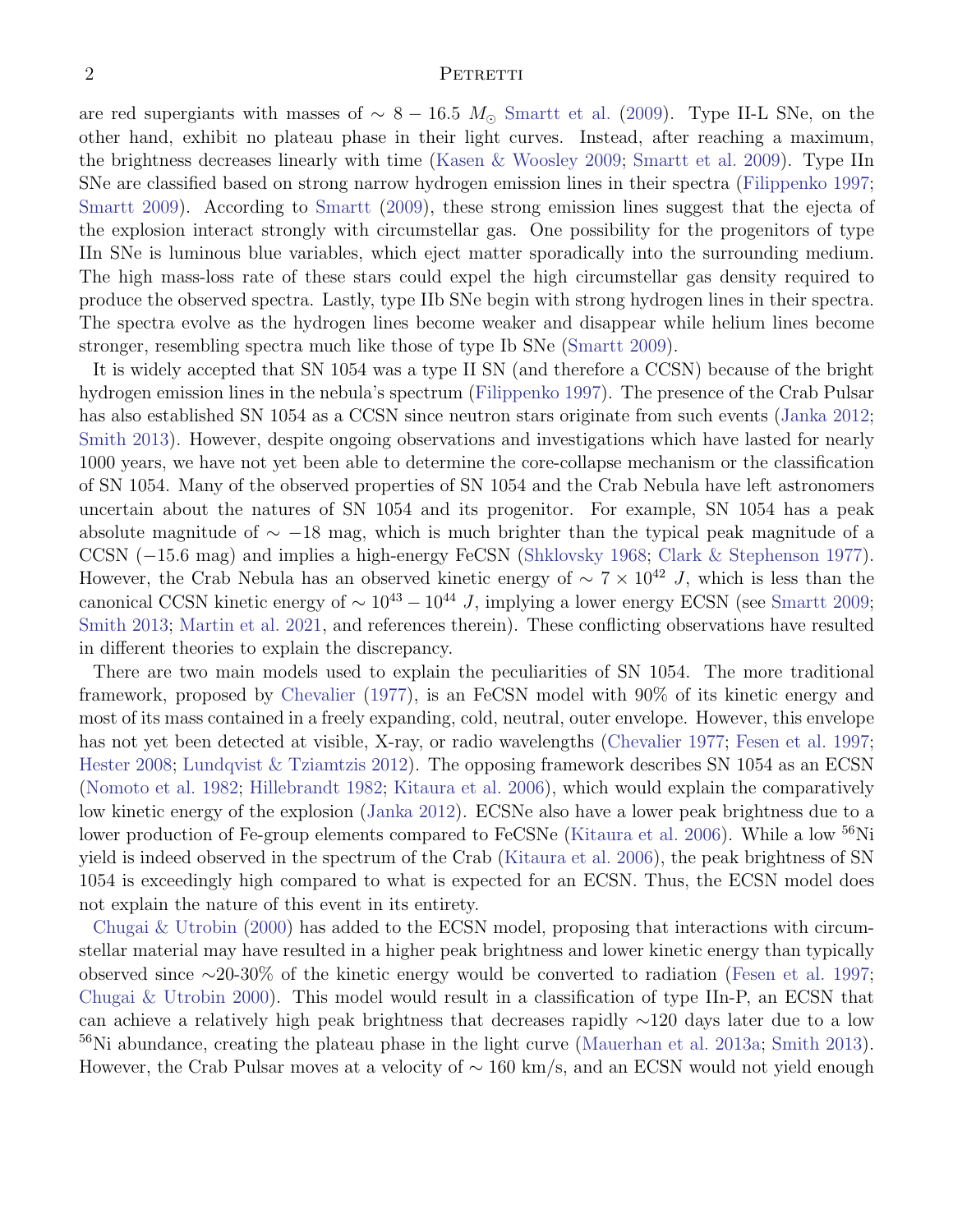energy to produce a neutron star natal kick nearly this high [\(Kaplan et al.](#page-7-11) [2008;](#page-7-11) [Gessner & Janka](#page-7-12) [2018\)](#page-7-12).

In this paper, I compare the historical SN 1054 observations to other CCSN light curves. In Section [2,](#page-2-0) I discuss the historical light curve of SN 1054 and the light curves of the CCSNe used in this study. In Section [3,](#page-3-0) I determine the best-fitting light curve to use as a model for SN 1054. I also calculate the irradiated power over a period of 642 days since maximum light for each light curve and determine a relationship between irradiated power and progenitor mass. Using this relationship and the bestfitting light curve, I calculate the progenitor mass for SN 1054. In Section [4,](#page-4-0) I examine this result in the context of recent literature and compare the SN 1054 historical data to the other light curves analyzed in this paper. I present a summary of this study and possibilities for future work in Section [5.](#page-6-0)

### 2. OBSERVATIONS

<span id="page-2-0"></span>Observations of SN 1054 were inferred by [Nomoto et al.](#page-8-11) [\(2014\)](#page-8-11) from medieval records:

- 1. SN 1054 reached peak brightness on July 4, 1054 and had an apparent brightness comparable to Venus in the night sky ( $m_V \sim -3.5$  to  $-5$  mag).
- 2. SN 1054 was visible for 23 days during daylight hours, and on July 27, 1054, reached an apparent magnitude of  $m_V \sim -3$  mag.
- 3. On April 6, 1056, SN 1054 was no longer visible at night, suggesting an apparent magnitude of  $m_V \sim 6$  mag.

Following [Nomoto et al.](#page-8-11) [\(2014\)](#page-8-11), error bars were assumed to be 2 mag and 20 days. The error bars on the magnitudes were doubled from [Nomoto et al.](#page-8-11) [\(2014\)](#page-8-11) to better account for uncertainties in the measurements. Correcting for a distance of 2 kpc [\(Trimble](#page-8-12) [1973\)](#page-8-12) and a visual extinction of  $A_V = 1.6$  mag [\(Miller](#page-8-13) [1973\)](#page-8-13), these observations were used to construct a V-band absolute magnitude historical light curve of SN 1054 (see Figure [1\)](#page-3-1). The resulting data points are:  $-17.3 \pm 2$  mag at  $0 \pm 20$  days since maximum light,  $-16.1 \pm 2$  mag at  $23 \pm 20$  days since maximum light, and  $-7.1 \pm 2$  mag at  $642 \pm 20$  days since maximum light.

Photometric data for 11 CCSNe were obtained from the *Open Supernova Catalog* (*OSC*), an opensource catalog of data and metadata for SNe and SN candidates [\(Guillochon et al.](#page-7-13) [2017\)](#page-7-13). The criteria for selecting SN light curves were (1) the availability of V -band photometry for at least 642 days after peak brightness since this is the time period for which SN 1054 observations are reported; and (2) a progenitor mass established in literature to facilitate later analyses. By applying these constraints, only one type IIb light curve and one type II-L light curve were used in analysis. However, since SN 1054 is not likely to be either classification [\(Davidson & Fesen](#page-7-14) [1985;](#page-7-14) [Smith](#page-8-1) [2013\)](#page-8-1), the lack of comparisons with numerous type IIb and II-L light curves was not considered to be influential on the analysis. These apparent magnitude light curves were converted to absolute magnitude using

$$
M_V = m_V - DM - K_{Corr},\tag{1}
$$

where  $DM = 5 \log(\frac{d_L}{10 \text{ pc}})$  is the distance modulus, and  $K_{Corr} \approx -2.5 \log(1+z)$  is an estimate for K-correction [\(Hogg et al.](#page-7-15) [2002\)](#page-7-15). Here,  $d<sub>L</sub>$  is luminosity distance, and z is redshift. Because this K-correction calculation does not account for photometric filters, the absolute magnitudes presented are approximate (e.g., [Guillochon et al.](#page-7-13) [2017\)](#page-7-13). These SN light curves as well as the SN 1054 historical light curve are displayed in Figure [1.](#page-3-1)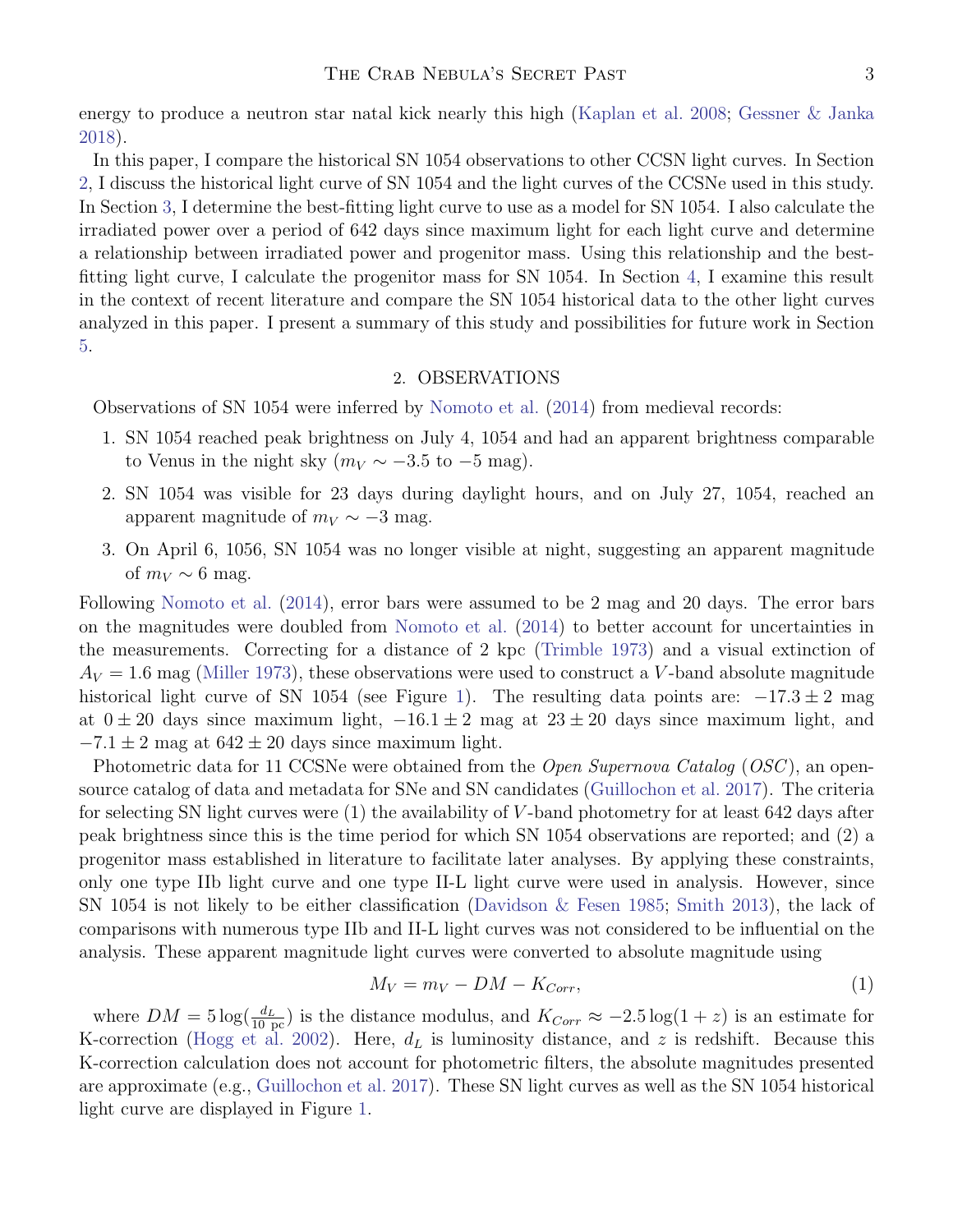

<span id="page-3-1"></span>Figure 1. The historical light curve of SN 1054, inferred from medieval records of the object, is displayed in black. The error bars are assumed to be 2 mag and 20 days for each observation. Also shown are 11 CCSN light curves from the  $OSC$ , extrapolated from 0 to 642 days after maximum light to match the time period of available SN 1054 observations.

#### 3. METHODOLOGY

<span id="page-3-0"></span>The light curves from the OSC were used to estimate the progenitor mass of SN 1054. To determine which light curve best fit the SN 1054 historical light curve, reduced  $\chi^2$ , or  $\chi^2_{\nu}$ , was calculated between each light curve and the observations according to:

$$
\chi_{\nu}^{2} = \frac{1}{\nu} \sum_{i=1}^{n} \frac{(O_{i} - E_{i})^{2}}{\sigma_{i}^{2}},\tag{2}
$$

for  $\nu$  degrees of freedom (in this case,  $\nu = 2$ ). Here,  $O_i$  is the ith data point,  $E_i$  is the ith expected value (taken to be the values of each of the 11 SN light curves),  $\sigma_i$  is the uncertainty associated with  $O_i$ , and n is the total number of data points (in this case,  $n = 3$ ). The best fitting light curve will result in  $\chi^2_{\nu} \approx 1$ . The best  $\chi^2_{\nu}$  value was determined to be 1.0 for SN 2004dj. The light curve for this SN and the SN 1054 data are displayed in Figure [2](#page-4-1) for comparison. This light curve was taken to be an approximate model for the SN 1054 historical light curve.

The 11 light curves were converted to luminosity using

$$
L = L_0 10^{M_V / -2.5},\tag{3}
$$

where  $L_0 = 3.0128 \times 10^{28}$  W is the zero-point luminosity. The light curves were then integrated to give the total irradiated power of each SN over the  $642$ -day time period,  $P_{642}$ , and progenitor masses for the 11 SNe were obtained from literature (see Table [1\)](#page-6-1). The relationship between the explosion energy and the ejecta mass (and therefore the progenitor mass) is established to be a power law, making the log-log relationship between the energy and the progenitor mass linear (see [Pejcha &](#page-8-14) [Prieto](#page-8-14) [2015;](#page-8-14) Müller et al. [2016,](#page-8-15) and references therein). Thus, a linear trend was fit to a plot of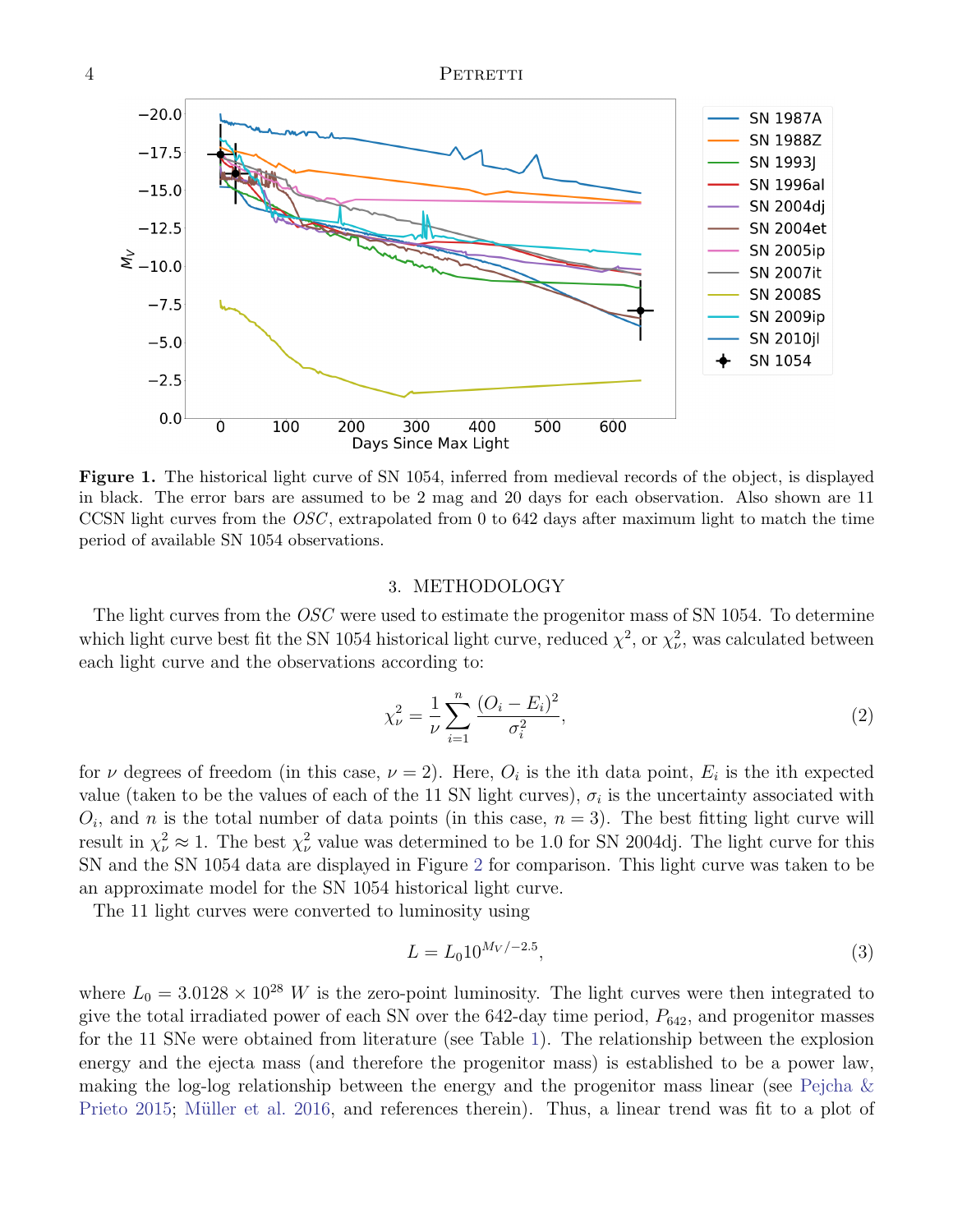

<span id="page-4-1"></span>Figure 2. The historical light curve of SN 1054 is shown in black with error bars of 2 mag and 20 days. The best-fitting light curve, SN 2004dj, is shown in purple.

 $\log P_{642}$  vs.  $\log M_{prog}$ , resulting in a linear fit of

$$
\log P_{642} = (4.4 \pm 1.5) \log M_{prog} + (30.8 \pm 2.8),\tag{4}
$$

with  $P_{642}$  in W and  $M_{prog}$  in  $M_{\odot}$ . For progenitor masses reported with uncertainties (see Table [1\)](#page-6-1), the central values were adopted for determining this trend. The  $\log P_{642} - \log M_{prog}$  relationship is shown in Figure [3.](#page-5-0) The SNe and their corresponding types,  $\chi^2_{\nu}$  values, progenitor masses (with respective literature), and irradiated powers are listed in Table [1.](#page-6-1)

Using  $P_{642}$  of SN 2004dj and the linear trend, the progenitor mass for SN 2004dj was inferred to be ~ 20.7  $M_{\odot}$ , which is comparable to the known progenitor mass (Table [1,](#page-6-1) Vinkó et al. [2006\)](#page-8-16). Since SN 2004dj is the best-fitting light curve to the SN 1054 observations, this estimated value,  $20.7 \pm 9.7$   $M_{\odot}$ , can be taken as the progenitor mass of SN 1054, with the uncertainty calculated from the error bars assumed for the historical observations. Using this estimated progenitor mass for 2004dj, rather than the value from Vink $\acute{o}$  et al. [\(2006\)](#page-8-16), as the value for SN 1054 avoids the assumption that similar SN light curves are physically identical and that their progenitors have the same mass.

### 4. DISCUSSION

<span id="page-4-0"></span>The SN 1054 progenitor mass is known to be  $\sim 8-10 M_{\odot}$  from evolutionary models and comparisons to the elemental abundances in the Crab [\(Nomoto et al.](#page-8-9) [1982;](#page-8-9) [Nomoto](#page-8-17) [1985\)](#page-8-17). Since the progenitor mass suggested for SN 1054 in this study,  $0.7 \pm 9.7$   $M_{\odot}$ , is approximately twice the accepted value, SN 1054 most likely has a higher irradiated energy than expected according to the  $\log P_{642} - \log M_{prog}$ relationship. This would explain the discrepancy between the estimated  $M_{prog}$  in this paper and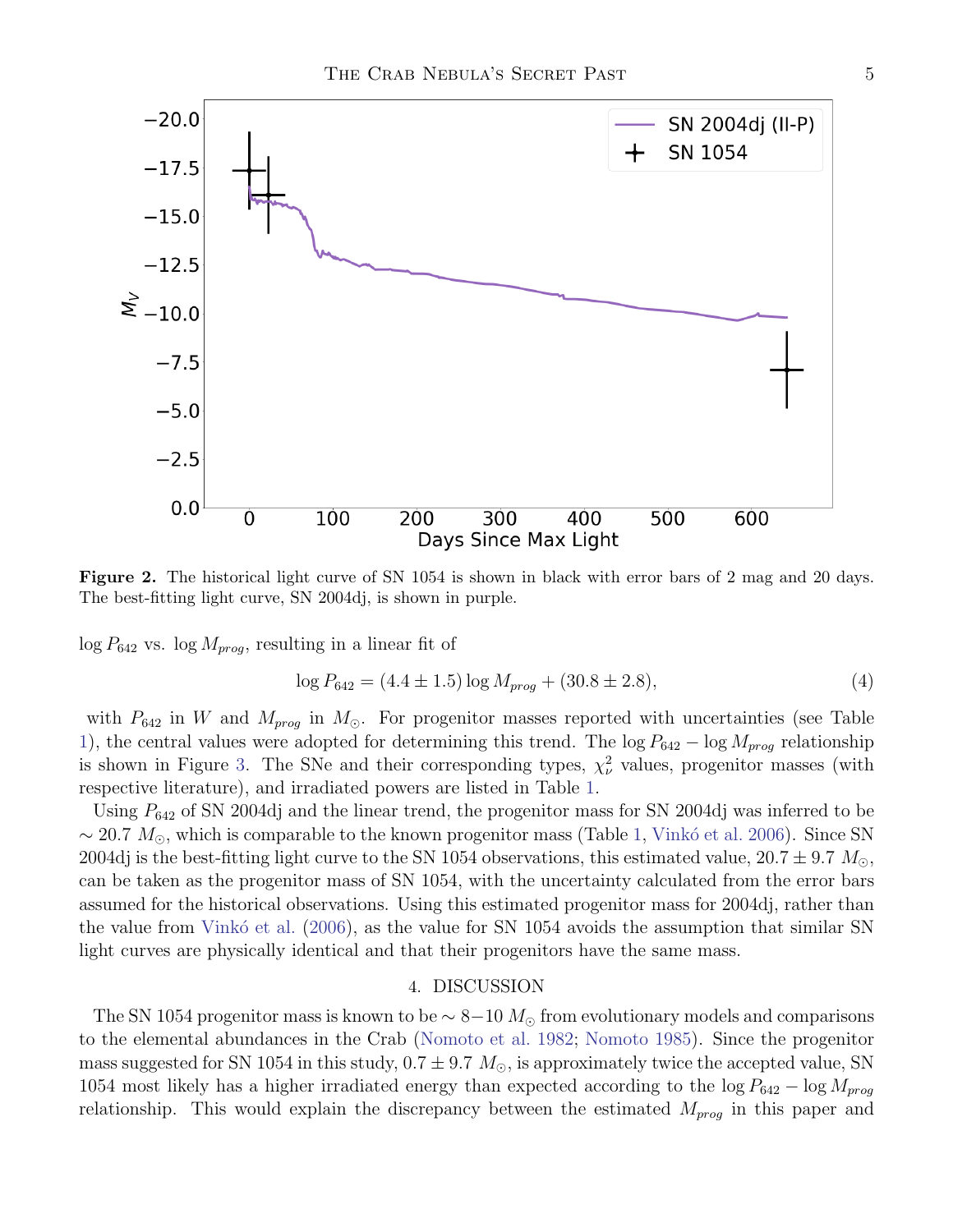

Figure 3. log  $P_{642}$  -log  $M_{prog}$  relationship for the 11 SNe light curves. The data are shown in black, and the linear trend is shown in red. The error bars on correspond to the progenitor mass uncertainties presented in Table [1.](#page-6-1)

 $log M_{prog}$  ( $log M_{\odot}$ )

 $1.4$ 

 $1.6$ 

 $1.8$ 

 $1.2$ 

the value reported by other studies. However, the large uncertainty of 9.7  $M_{\odot}$  indicates a lack of adequate accuracy to make this claim, especially since the lower bound of this result is 11  $M_{\odot}$ , which is comparable to the established  $\sim 8 - 10 M_{\odot}$  range. Nevertheless, other studies [\(Shklovsky](#page-8-6) [1968;](#page-8-6) [Clark & Stephenson](#page-7-4) [1977\)](#page-7-4) claim that SN 1054 had a higher peak brightness than expected for its progenitor mass and the kinetic energy of the Crab filaments.

The low kinetic energy of the Crab ejecta ( $\sim 7 \times 10^{42}$  J, see [Smith](#page-8-1) [2013;](#page-8-1) [Martin et al.](#page-8-7) [2021\)](#page-8-7) has led some to conclude that SN 1054 was an ECSN, and the high peak brightness can be explained by interactions with circumstellar material [\(Chugai & Utrobin](#page-7-10) [2000;](#page-7-10) [Smith](#page-8-1) [2013\)](#page-8-1). This could point to a type IIn classification [\(Smartt](#page-8-5) [2009\)](#page-8-5). However, while type IIn SNe are categorized based on their spectra, it is worth noting that all of the type IIn light curves in Table [1](#page-6-1) yield the most deviant  $\chi^2_{\nu}$ values when compared with the historical SN 1054 light curve. This might suggest that SN 1054 might not fit a type IIn classification. In addition, SN 2008S is an ECSN and a type IIn event [\(Botticella et al.](#page-7-16) [2009;](#page-7-16) [Stanishev et al.](#page-8-18) [2008\)](#page-8-18). However, it demonstrates a low peak brightness (see Figure [1\)](#page-3-1) compared to SN 1054 as well as the other SNe analyzed. SN 2008S thus serves as an example of a ECSN with a type IIn classification, but it does not achieve a high irradiated energy like SN 1054. A type IIn ECSN, therefore, might not be a suitable framework for SN 1054 because of the low peak brightness of SN 2008S. Therefore, it is more likely that SN 1054 was an FeCSN with the low observed kinetic energy explained by a freely expanding envelope containing excess kinetic energy not measured in the Crab filaments, as proposed by [Chevalier](#page-7-5) [\(1977\)](#page-7-5).

34

<span id="page-5-0"></span>33

 $0.8$ 

 $1.0$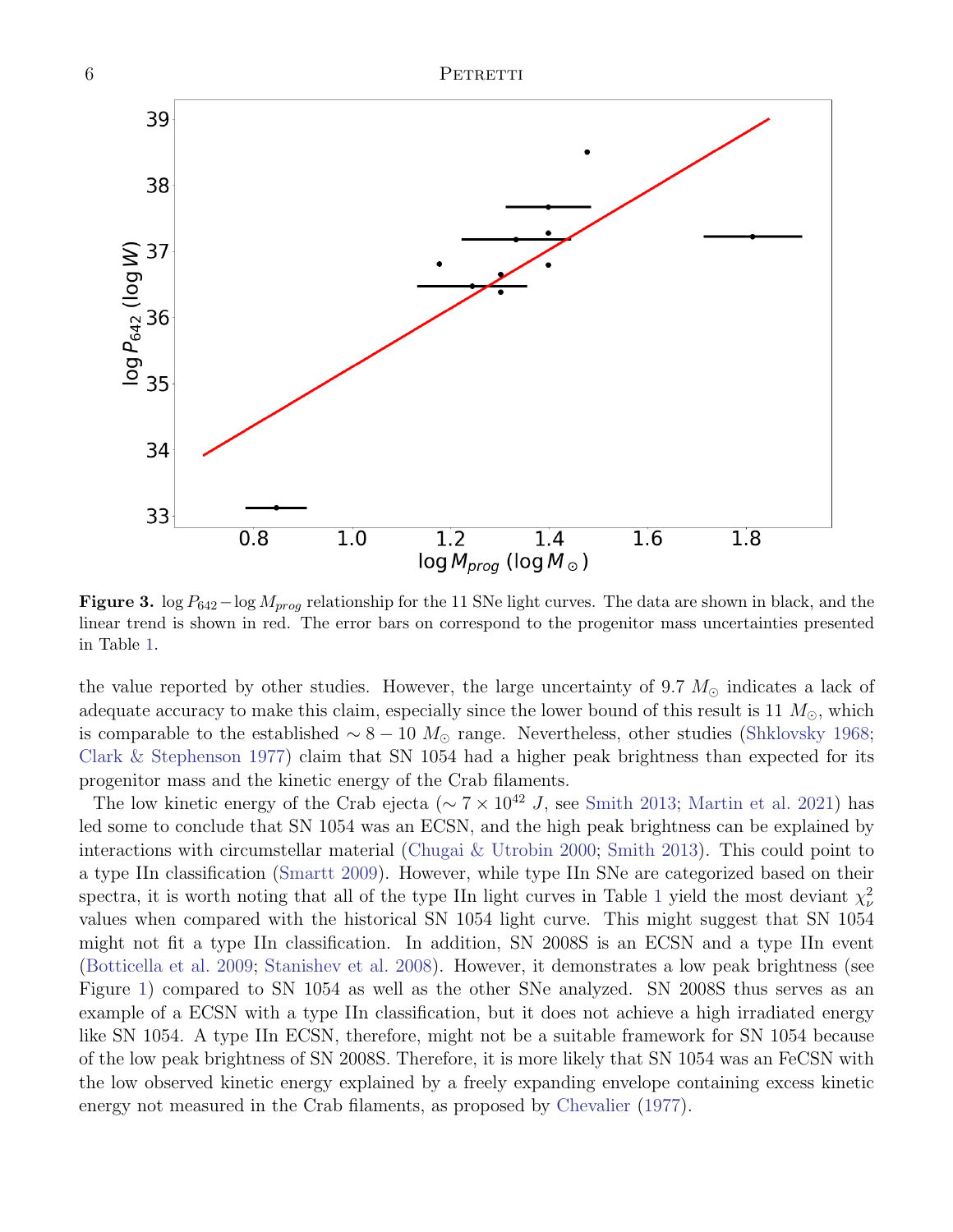<span id="page-6-1"></span>Table 1. CCSNe whose light curves were used in analysis. For each SN, the classification (as listed in the OSC),  $\chi^2_{\nu}$ , progenitor mass and corresponding reference, and irradiated power over the 642-day time period are listed.

| Supernova       | Classification        | $\chi^2_{\nu}$ | $M_{prog} (M_{\odot})$               | $P_{642}$ (10 <sup>36</sup> )<br>W |
|-----------------|-----------------------|----------------|--------------------------------------|------------------------------------|
| <b>SN 1987A</b> | $II-P$                | 0.852          | 20 (Smith 2007)                      | 2.43                               |
| SN 1988Z        | II <sub>n</sub>       | 6.57           | $25 \pm 5$ (Williams et al. 2002)    | 47.1                               |
| SN 1993J        | <b>IIb</b>            | 0.485          | $17.5 \pm 4.5$ (Van Dyk et al. 2002) | 2.96                               |
| SN 1996al       | $II-L$                | 0.711          | 25 (Benetti 2016)                    | 6.19                               |
| SN 2004dj       | $II-P$                | 1.00           | 20 (Vinkó et al. 2006)               | 4.50                               |
| SN 2004et       | $II-P$                | 0.397          | 15 (Jerkstrand et al. 2012)          | 6.38                               |
| SN 2005ip       | II <sub>n</sub>       | 6.20           | $25$ (Katsuda et al. 2014)           | 19.0                               |
| SN 2007it       | $II-P$                | 0.737          | $21.5 \pm 5.5$ (Andrews et al. 2011) | 15.0                               |
| <b>SN 2008S</b> | $\text{I}$ In         | 24.4           | $7 \pm 1$ (Botticella et al. 2009)   | 0.001                              |
| SN 2009ip       | <b>H</b> <sub>n</sub> | 1.95           | $65 \pm 15$ (Mauerhan et al. 2013b)  | 16.6                               |
| SN 2010jl       | <b>II</b> n           | 9.61           | 30 (Smith et al. 2011)               | 316.                               |

From the fit of the SN 2004dj light curve to the SN 1054 observations, SN 1054 could be a type II-P, implying a relatively low-mass red supergiant progenitor [\(Smartt](#page-8-5) [2009\)](#page-8-5). The main complication with adopting an FeCSN model, however, is the low <sup>56</sup>Ni abundance in the Crab, which is typical for ECSNe (see [Smith](#page-8-1) [2013\)](#page-8-1). Also, it is worth noting that the SN 2004dj light curve, while yielding a  $\chi^2_{\nu}$  of 1.0, is outside the error bars of the final SN 1054 observation; at 642 days after maximum light, it becomes evident that the linear portion of the light curve has a steeper slope for SN 1054 than for SN 2004dj. However, the historical data only yields three reliable observations, and these records may not be entirely accurate. So, while a classification of SN 1054 as a type II-P has been proposed in past studies (e.g., [Smith](#page-8-1) [2013\)](#page-8-1), this classification cannot be definitively concluded from the analysis presented here.

In a qualitative light curve comparison similar to this study, [Smith](#page-8-1) [\(2013\)](#page-8-1) suggested that SN 1054 is a type IIn-P. This is supported by the low  $56\text{Ni}$  abundance in the Crab ejecta, and, assuming type IIn-P are characterized by a high peak brightness comparable to an FeCSN, this could be a suitable classification for SN 1054. This conclusion is, of course, despite other issues with the ECSN model, namely the high neutron star natal kick of ~ 160 km/s measured for the Crab Pulsar [\(Kaplan et al.](#page-7-11) [2008;](#page-7-11) [Gessner & Janka](#page-7-12) [2018\)](#page-7-12).

#### 5. CONCLUSIONS AND FUTURE WORK

<span id="page-6-0"></span>Upon comparison of the historical SN 1054 light curve with other well-established CCSN light curves, the SN 1054 progenitor should be  $20.7 \pm 9.7$   $M_{\odot}$  based on calculations of the irradiated power. Since the known progenitor mass of SN 1054 is  $\sim 8 - 10$  M<sub>⊙</sub>, this result indicates a higher irradiated power than expected. Because of the high peak brightness of the event and low kinetic energy of the Crab filaments, it has been suggested in past studies that SN 1054 is an ECSN, and interactions with circumstellar material suggest a type IIn classification [\(Nomoto et al.](#page-8-9) [1982;](#page-8-9) [Hillebrandt](#page-7-8) [1982;](#page-7-8) [Chugai](#page-7-10) [& Utrobin](#page-7-10) [2000;](#page-7-10) [Kitaura et al.](#page-7-9) [2006\)](#page-7-9). However, in comparison with the light curve of SN 2008S, a type IIn ECSN, SN 1054 is too luminous to be categorized as such. SN 1054 could be a type II-P in comparison with the light curve of SN 2004dj, implying an Fe-core red supergiant progenitor, but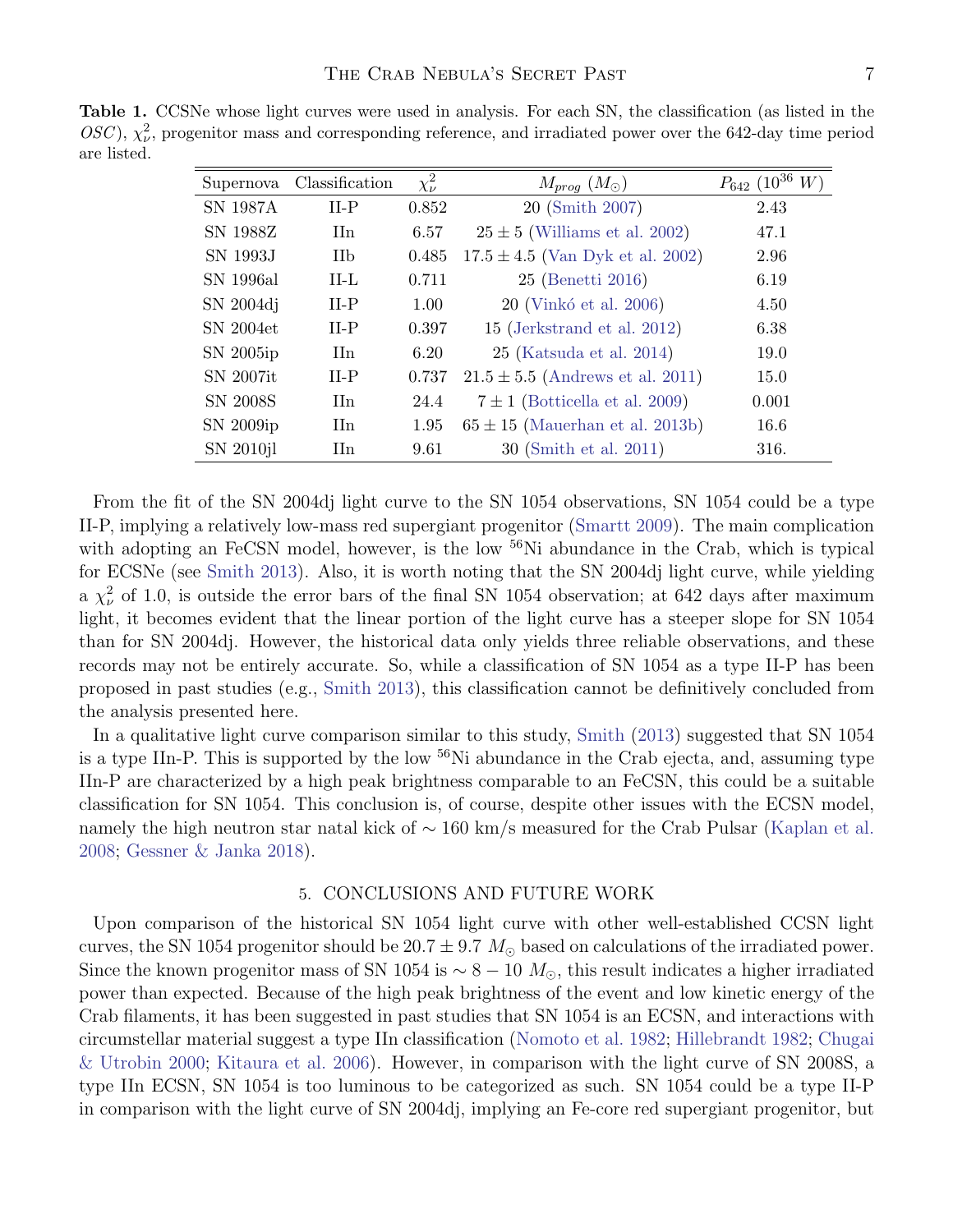#### 8 PETRETTI

limitations imposed by the quantity and quality of the historical data cannot guarantee this result. It is also possible that SN 1054 is a type IIn-P in comparison with such light curves [\(Smith](#page-8-1) [2013\)](#page-8-1). Analyses of the type IIn-P light curves presented in [Smith](#page-8-1) [\(2013\)](#page-8-1) — SN 1994W, SN 2009kn, and SN  $2011$ ht — are outside the scope of this paper due to lack of sufficient data in the OSC for at least 642 days after maximum light to facilitate comparisons. However, by extending the light curves of SN 1994W, SN 2009kn, and SN 2011ht to at least 642 days, possibly through models and simulations, further analyses similar to those presented in this study can be performed. Furthermore, SN light curves only give a partial understanding of these events, so, comparison of the SN 1054 spectrum with other CCSN spectra, following methods similar to those presented here, can yield further limitations and implications for the nature of SN 1054 and its progenitor. The analysis presented in this paper provides a better understanding of SN 1054 and clearer insight on its nature, contributing to a solution to the ongoing debate about the core-collapse mechanism and classification of the explosion.

## ACKNOWLEDGEMENTS

The sincerest of appreciation and gratitude for Dr. Andrej Prša for his assistance and support throughout this research. Also, a special thanks to Daniel Thomas Jensen, Arianna Luisa Imperiali, and Thinh Nguyen for their support throughout this project.

### REFERENCES

- <span id="page-7-20"></span>Andrews, J. E., Sugerman, B. E. K., Clayton, G. C., et al. 2011, ApJ, 731, 47, doi: [10.1088/0004-637X/731/1/47](http://doi.org/10.1088/0004-637X/731/1/47)
- <span id="page-7-17"></span>Benetti, S. 2016, in Supernova Remnants: An Odyssey in Space after Stellar Death, 121
- <span id="page-7-16"></span>Botticella, M. T., Pastorello, A., Smartt, S. J., et al. 2009, MNRAS, 398, 1041, doi: [10.1111/j.1365-2966.2009.15082.x](http://doi.org/10.1111/j.1365-2966.2009.15082.x)
- <span id="page-7-5"></span>Chevalier, R. A. 1977, Was SN 1054 A Type II Supernova?, Vol. 66, 53, doi: [10.1007/978-94-010-1229-4](http://doi.org/10.1007/978-94-010-1229-4_5) 5
- <span id="page-7-10"></span>Chugai, N. N., & Utrobin, V. P. 2000, A&A, 354, 557. <https://arxiv.org/abs/astro-ph/9906190>
- <span id="page-7-4"></span>Clark, D. H., & Stephenson, F. R. 1977, The historical supernovae
- <span id="page-7-14"></span>Davidson, K., & Fesen, R. A. 1985, ARA&A, 23, 119, doi: [10.1146/annurev.aa.23.090185.001003](http://doi.org/10.1146/annurev.aa.23.090185.001003)
- <span id="page-7-0"></span>Duyvendak, J. J. L. 1942, PASP, 54, 91, doi: [10.1086/125409](http://doi.org/10.1086/125409)
- <span id="page-7-6"></span>Fesen, R. A., Shull, J. M., & Hurford, A. P. 1997, AJ, 113, 354, doi: [10.1086/118258](http://doi.org/10.1086/118258)
- <span id="page-7-3"></span>Filippenko, A. V. 1997, ARA&A, 35, 309, doi: [10.1146/annurev.astro.35.1.309](http://doi.org/10.1146/annurev.astro.35.1.309)
- <span id="page-7-12"></span>Gessner, A., & Janka, H.-T. 2018, ApJ, 865, 61, doi: [10.3847/1538-4357/aadbae](http://doi.org/10.3847/1538-4357/aadbae)
- <span id="page-7-13"></span>Guillochon, J., Parrent, J., Kelley, L. Z., & Margutti, R. 2017, ApJ, 835, 64,
- doi: [10.3847/1538-4357/835/1/64](http://doi.org/10.3847/1538-4357/835/1/64)
- <span id="page-7-7"></span>Hester, J. J. 2008, ARA&A, 46, 127, doi: [10.1146/annurev.astro.45.051806.110608](http://doi.org/10.1146/annurev.astro.45.051806.110608)
- <span id="page-7-8"></span>Hillebrandt, W. 1982, A&A, 110, L3
- <span id="page-7-15"></span>Hogg, D. W., Baldry, I. K., Blanton, M. R., & Eisenstein, D. J. 2002, arXiv e-prints, astro. <https://arxiv.org/abs/astro-ph/0210394>
- <span id="page-7-1"></span>Janka, H. T. 2012, Annual Review of Nuclear and Particle Science, 62, 407, doi: [10.1146/annurev-nucl-102711-094901](http://doi.org/10.1146/annurev-nucl-102711-094901)
- <span id="page-7-18"></span>Jerkstrand, A., Fransson, C., Maguire, K., et al. 2012, A&A, 546, A28, doi: [10.1051/0004-6361/201219528](http://doi.org/10.1051/0004-6361/201219528)
- <span id="page-7-11"></span>Kaplan, D. L., Chatterjee, S., Gaensler, B. M., & Anderson, J. 2008, ApJ, 677, 1201, doi: [10.1086/529026](http://doi.org/10.1086/529026)
- <span id="page-7-2"></span>Kasen, D., & Woosley, S. E. 2009, ApJ, 703, 2205, doi: [10.1088/0004-637X/703/2/2205](http://doi.org/10.1088/0004-637X/703/2/2205)
- <span id="page-7-19"></span>Katsuda, S., Maeda, K., Nozawa, T., Pooley, D., & Immler, S. 2014, ApJ, 780, 184, doi: [10.1088/0004-637X/780/2/184](http://doi.org/10.1088/0004-637X/780/2/184)
- <span id="page-7-9"></span>Kitaura, F. S., Janka, H. T., & Hillebrandt, W. 2006, A&A, 450, 345, doi: [10.1051/0004-6361:20054703](http://doi.org/10.1051/0004-6361:20054703)